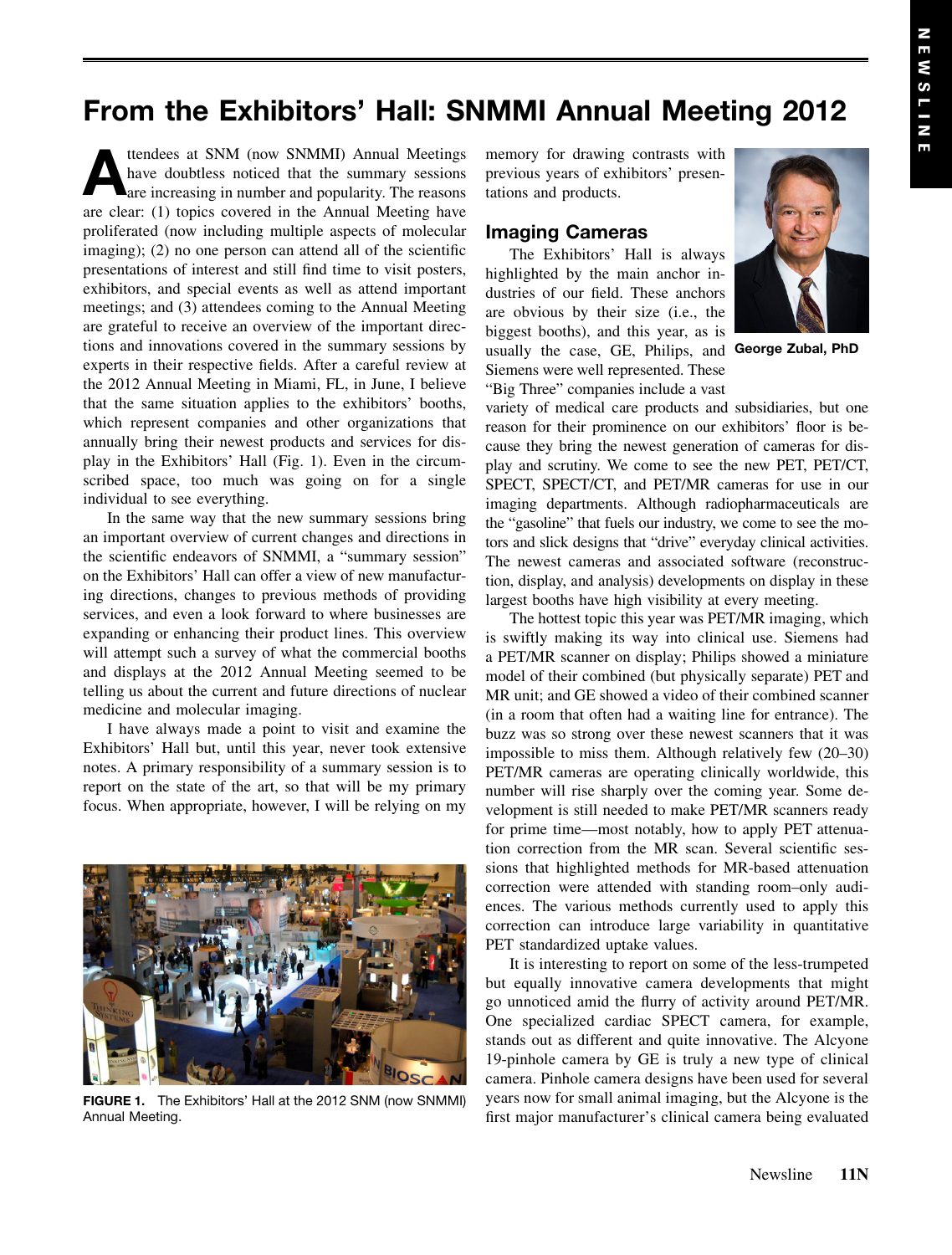for patient cardiac imaging that uses pinhole (instead of standard parallel/fan-beam collimators) as a "next generation" cardiac camera. A stationary camera for dynamic, gated SPECT imaging has important advantages, and the imaging community is looking forward to seeing how well this new design does in the clinical setting. Each pinhole (detector) obtains a projection view from a different direction (Fig. 2), so the reconstruction of all 19 views requires reconstruction methods more advanced than the multiple, independent 2D transverse-slice methods employed for conventional SPECT. These fully 3D reconstruction methods are more difficult to accomplish, but the camera benefits from a vastly enhanced sensitivity and, therefore, very short imaging times. The actual 19-pinhole collimator is a fascinating piece of engineering design.

In previous years, multiple companies showed their new camera designs at SNM annual meetings. Some of these companies, like Summit, Trionix, Park Medical, Sopha (SMV), IS2, Elscint, Picker, and ADAC, focused primarily on camera development and service. There was a time when even Raytheon (known for military defense contracting) built nuclear medicine cameras. This year I could find only 2 non–"Big Three" companies building new cameras for clinical use. Mediso Medical Imaging, a company based in Hungary, has an offering of standard-design SPECT and PET cameras coupled with CT. They offer designs for small animal imaging also. Neurologica, based in Massachusetts, has built a new generation scanner, an updated tomographic version of the early rectilinear scanners employing focused collimators. By scanning the focal spots of 24 detectors throughout the imaging volume, a high-resolution image of radiotracer uptake can be reconstructed. The complete scanning is accomplished by rotating the gantry around the patient while also opening and closing the "clamshell" gantry holding the detectors (Fig. 3). The engineering of this camera is quite impressive, and the images are indeed higher resolution than typically obtained using conventional parallel or fan-beam collimators.



FIGURE 2. GE's design for the 19-pinhole stationary SPECT cardiac camera. Left: schematic drawing of geometry involved whereby each pinhole views the heart from a different angle so as to obtain projections sufficient for 3D reconstruction of radiotracer distribution. Right: actual 19-pinhole array. (Courtesy GE Healthcare).



FIGURE 3. Neurologica's inSPira rotating and scanning SPECT brain camera. Internal workings with a total of 24 detector/focused-collimator units mounted on 2 semicircular ("clamshell") gantry assemblies. (Courtesy Neurologica).

## Imaging Support Industry

If cameras to a certain extent "drive" our interests and even define the parameters for the types and methods of imaging, an extensive support industry provides an array of products and services that make patient imaging possible. At the 2012 SNMMI meeting, these companies appeared to fit into 6 general categories (in order of increasing size): (1) small animal imaging instruments and preclinical laboratory equipment; (2) logistics services, data gathering and analysis, and clinical trial management (and even freight shipping); (3) independent workstations, software services displays, and PACS systems; (4) associations, certification, publication, and educational groups; (5) suppliers of biomarkers, precursors, chemical compounds, and (radio)pharmaceuticals; and (6) refurbished equipment/cameras and associated meters, hot cells, shielding, etc.

Another person might subdivide these offerings differently, but, in my view, each of the divisions outlined here targets different research groups, professionals, and funding sources. For example, chemists and radiopharmaceutical researchers are drawn to the biomarker and precursor booths; software programmers and image processors are drawn to the workstations and display/PACs booths; those with clinical imaging suites look to camera refurbishers; and preclinical research groups have interests in small animal scanners. It is important to note when a company or concern is mentioned here by name, it is not because that company is best in its category but, instead, because it is representative of a group of businesses that I have tried to characterize.

The smallest number of booths using this categorization scheme was that of small animal imaging and preclinical equipment. Only 5 booths were solely dedicated to support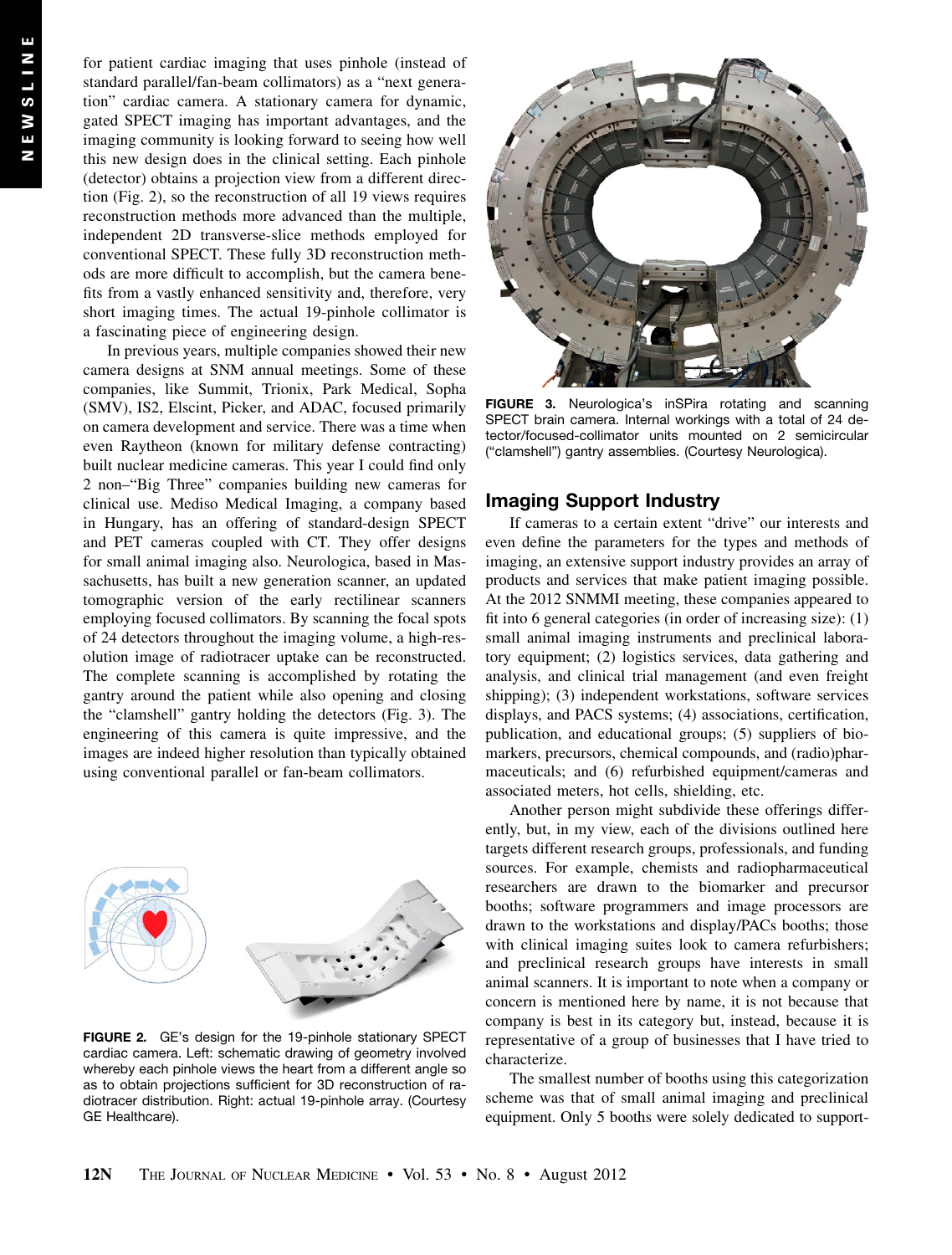ing these types of studies (the operative word here is "solely"), with Bioscan from the United States and MILAB from Europe being the best known to me. I find the small numbers somewhat surprising, given that so many scientific presentations focused on small animal imaging. However, after some thought, it makes sense that these preclinical research groups have a very strong focus on publishing, so that many publications may be based on the products of only a few suppliers. It is also true that the Big Three companies each have a range of small animal imaging offerings, although this is not their primary focus.

The next category of business services can be described as logistics, data gathering, and clinical trial management. Thirteen booths represented this group of businesses, which have no instruments, gadgets, or even computers to directly sell to the target consumer. These companies describe themselves as offering "breadth and depth of expertise that spans the entire Molecular Imaging spectrum" to "provide comprehensive R&D programs" (Battelle Inc.). Others (NorCal, CarciNet) offer emotional support and attempt to network patients with similar illnesses. Many of these service companies are experienced consultants who can help to set up imaging centers, laboratories, and care facilities for patients. I personally did not know the details of these services until I started stepping into their booths and asking about what they offer. As a group they constitute a wealth of information and established expertise.

The next largest category of product offerings at the Annual Meeting included independent software workstations, image displays, and PACS networks. I counted 14 booths with central products focusing on software (which they often sell installed onto their specifically configured hardware platforms). These smaller businesses compete with the Big Three, who bundle clinical software, networking capabilities, and analysis programs together with their cameras. I believe it is fair to say that these smaller companies have the newest software earlier and may have flashier displays and eye-catching graphics. Also, when it comes to interfacing and combining multiple manufacturers' scanners into a single department's operation, these companies work very hard to make everything work harmoniously and often can mediate between 2 competing companies' service people when interfacing or connectivity problems arise. Many of us recognize and use software from MedImage, MIM, Mirada, PMOD, Segami, Thinking Systems, and others. These were just the few that I could visit this year.

When visiting these software companies (including the Big Three), I made an interesting discovery. Because we are all still excited about having 2 new radiotracers approved by the U.S. Food and Drug Administration (FDA) within the past year (something that has not happened for decades), I inquired at these booths about DaTscan and Amyvid clinical analysis software. I found that clinical software packages for the evaluation of Parkinson and Alzheimer diseases are only in their infancy. After some thought, I realized that despite FDA approval, reimbursements have not been fully established and the actual reports and evaluations that these clinical software packages would deliver have not been clearly defined. Moreover, offering clinical analysis software (replete with 510k approval) is not an easy process and involves validation studies with sufficient number of clinical (not clinical trial) subjects. Based on past development of quantitative cardiac analysis packages, it will be a year or so before competitive, finalized, quantitative brain analysis software is likely to be offered by these companies for use in hospitals and imaging clinics.

A total of 20 booths can be described as representing societies, associations, certification boards, and publication companies. Institutions like SNMMI and many others serve as "academic" organizations that schedule other complementary meetings, supply professional certifications, and encourage general professional networking. I also include publishers in this category. One thing stands out about these societies and associations: they are increasingly international. The Australian and New Zealand Society of Nuclear Medicine and the European Association of Nuclear Medicine have had booths in our Exhibitors' Hall for many years. We are now hosting the Chinese Society of Nuclear Medicine as well as the World Federation of Nuclear Medicine and Biology. At the Sunday plenary session, the participation of international groups and attendees was recognized. This year 8 organizations and companies came to exhibit from Germany, 5 each from Canada and France, 3 each from the United Kingdom and Belgium, 2 each from Australia, China, Austria, The Netherlands, and Spain, and one each from Taiwan, Sweden, Hungary, Turkey, Switzerland, Japan, Russia, and Italy. We are a world forum.

The second largest category of booth presentations (42) offered biomarkers, precursors, chemistry compounds, and radiopharmaceuticals. These are the constantly resupplied "fuels" that drive our profession. This year, 5 of them mentioned "therapy" in their product offerings, reminding us that developments like therapeutic antibodies (ImaginAb Inc.) and  $90Y$  continue to play an important (if not the most important) role in our profession, in that these therapies seek to treat (not merely diagnose) cancers and other diseases. The majority of suppliers for these products focus on diagnosis, and the supply of PET biomarkers and PET precursors (compared to SPECT-based products) continues to grow.

The largest group of company booths (62 that I counted) represented cameras and instruments, hot cells, calibration flood sources, shielding, and general accessories. A number of these supply refurbished cameras, which for smaller imaging centers make good financial sense, especially in this still struggling economy. Most of these companies have a full "catalog" including anything one might need in a nuclear medicine department. Companies like Capintec, Pinestar Technologies, and Biodex stand out in my mind because for many years I have had (and still have) hardcopy catalogs from these companies on my shelf for ordering equipment and supplies. Such companies have (Continued on page 17N)